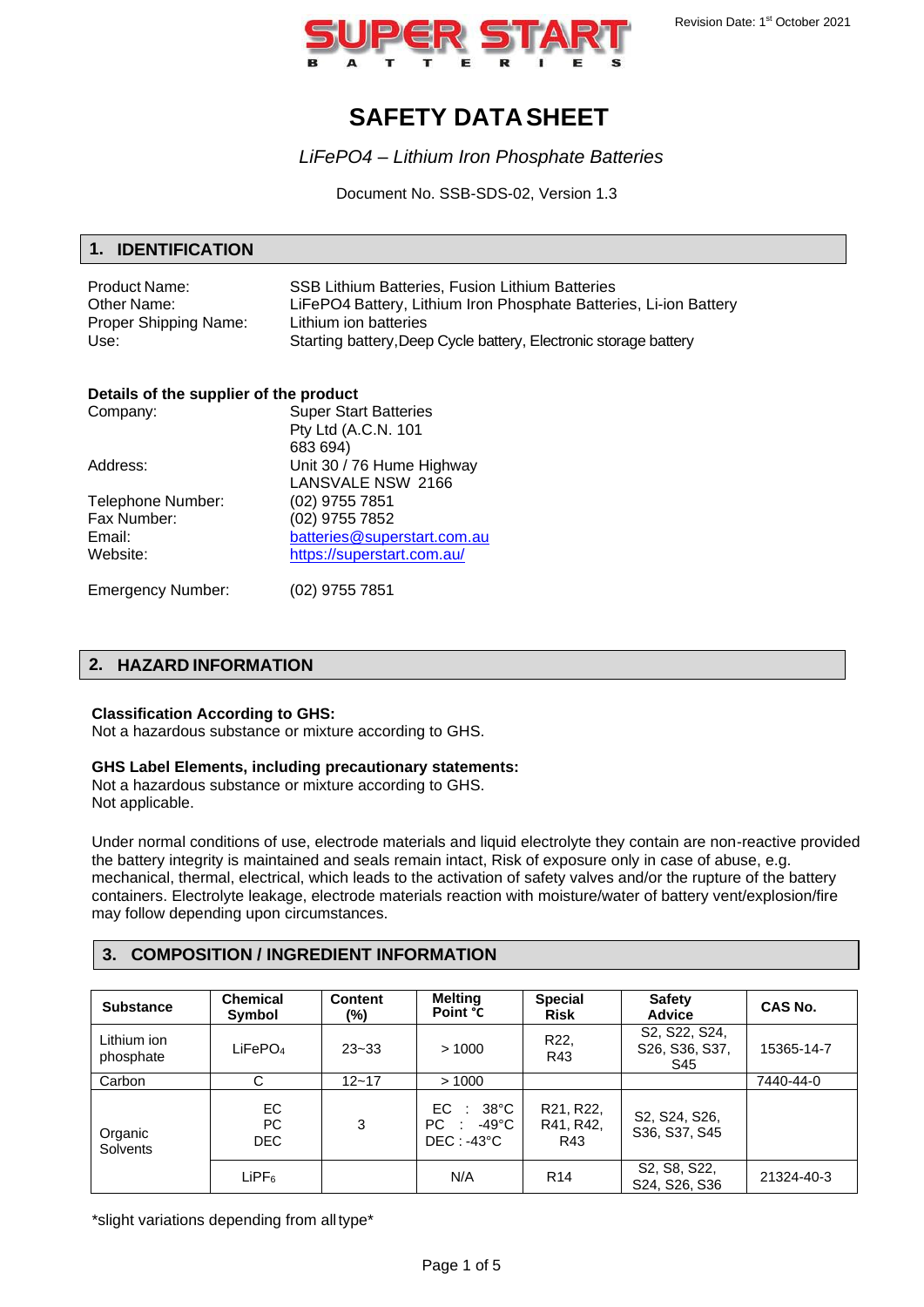

## **4. FIRST AID MEASURES**

**5. FIRE FIGHTING MEASURES**

In case of battery rupture, evacuate personnel from contaminated area and provide maximum ventilation to clear out fumes and pungent odours.

In all cases, seek immediate medicalattention:

- Eye contact: Flush with plenty of water (eyelids-held open) for at least 15 minutes.
- Skin contact: Remove all contaminated clothing and flush affected areas with plenty of water and soap for at least 15 minutes.
- Ingestion: Dilute by giving plenty of water and get immediate medical attention. Assure that the victim does not aspirate vomited material by use of positional drainage. Assure that mucus does not obstruct the airway. Do not give anything by mouth to an unconscious person.
- Inhalation: Remove to fresh air and ventilate the contaminated area. Give oxygen or artificial respiration if needed.

| Fire and explosion<br>hazard:    | The batteries can leak and/or spout vaporized or decomposed and<br>combustible electrolyte fumes in case of exposure above 90°C resulting from<br>inappropriate use or from the environment. Possible formation of hydrogen<br>fluoride (HF) and phosphorous oxides during fire. LiPF <sub>6</sub> salt contained in the<br>electrolyte releases hydrogen fluoride (HF) in contact with water.                                                                                                                                                                                                                                                                        |  |  |
|----------------------------------|-----------------------------------------------------------------------------------------------------------------------------------------------------------------------------------------------------------------------------------------------------------------------------------------------------------------------------------------------------------------------------------------------------------------------------------------------------------------------------------------------------------------------------------------------------------------------------------------------------------------------------------------------------------------------|--|--|
| Extinguishing media:             | Suitable :<br>CO2, Dry chemical or Foam extinguishers<br>Not to be used : Type D extinguishers                                                                                                                                                                                                                                                                                                                                                                                                                                                                                                                                                                        |  |  |
| Special exposure<br>hazards:     | Following cell overheating due to external source or due to improper use,<br>electrolyte leakage or battery container rupture may occur and release inner<br>component/material in the environment.<br>The electrolyte solution contained in the battery is irritant to<br>Eye contact:<br>ocular tissues.<br>Skin contact: The electrolyte solution contained in the battery causes skin<br>irritation.<br>Ingestion:<br>The ingestion of electrolyte solution causes tissue damage to<br>throat and gastro/respiratory tract.<br>Contents of a leaking or ruptured battery can cause<br>Inhalation:<br>respiratory tract, mucus, membrane irritation and<br>oedema. |  |  |
| Special protective<br>equipment: | Use self-contained breathing apparatus to avoid breathing irritant fumes.<br>Wear protective clothing and equipment to prevent body contact with<br>electrolyte solution.                                                                                                                                                                                                                                                                                                                                                                                                                                                                                             |  |  |

### **6. ACCIDENTAL RELEASE MEASURES**

The material contained within the batteries would only be expelled under abusive conditions. Using shovel or broom, cover battery or spilled substances with dry sand or vermiculite, place in approved container (after cooling if necessary) and dispose in accordance with local regulations.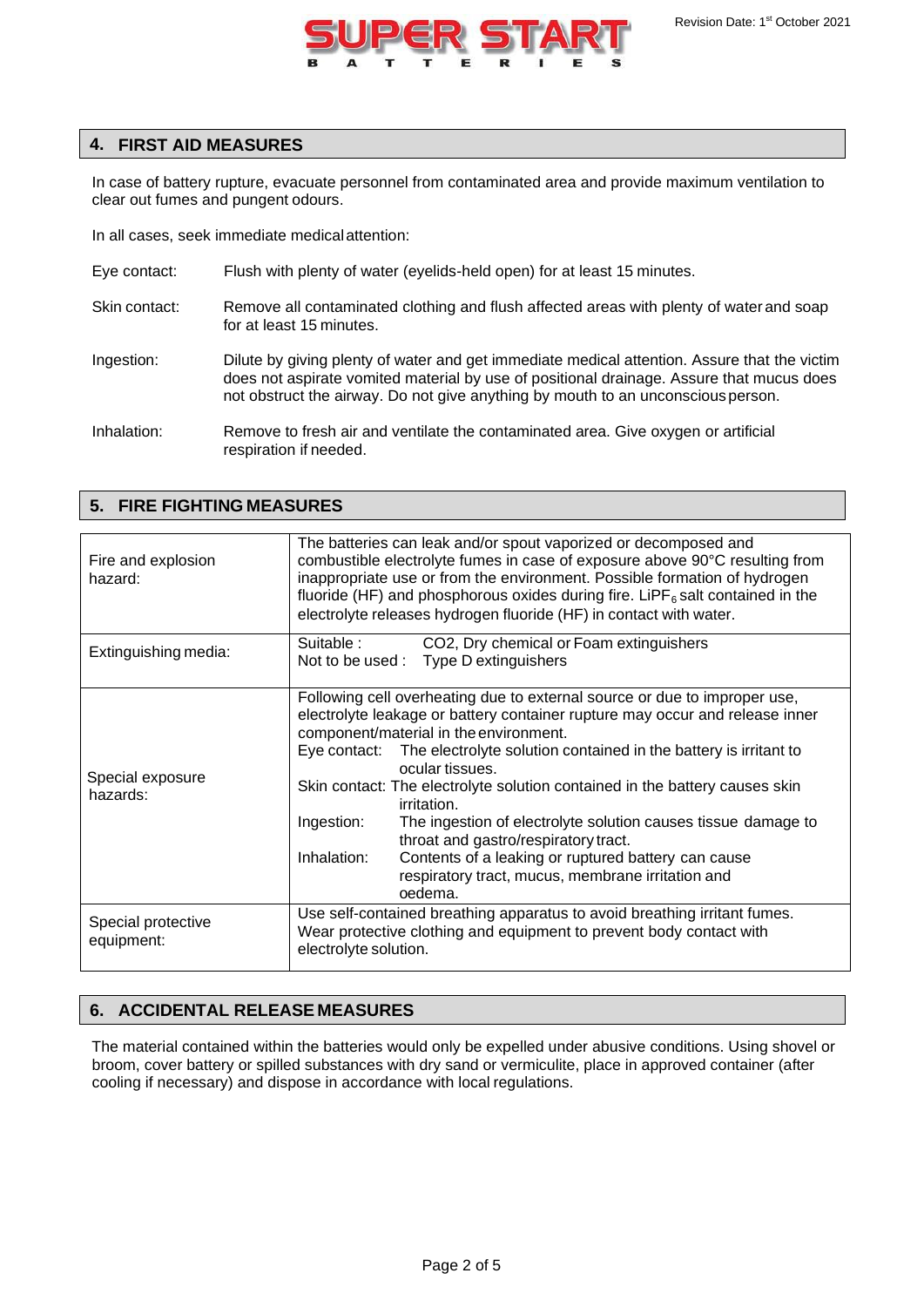

# **7. HANDLING AND STORAGE**

The batteries should not be opened destroyed or incinerated since they may leak or rupture and release in the environment the ingredients they contain.

| Handling | Do not crush, pierce, short $(+)$ and $(-)$ battery terminals with conductive (i.e. metal)<br>material. Do not directly heat or solder. Do not throw into fire. Do not mix batteries of<br>different types and brands. Do not mix new and used batteries. Keep batteries in non-<br>conductive (i.e. plastic) trays.                                                                                    |
|----------|---------------------------------------------------------------------------------------------------------------------------------------------------------------------------------------------------------------------------------------------------------------------------------------------------------------------------------------------------------------------------------------------------------|
| Storage  | Store in a cool (preferably below 30°C) and ventilated area away from moisture, sources<br>of heat, open flames, food and drink. Keep adequate clearance between walls and<br>batteries. Temperature above 90°C may result in battery leakage and rupture. Since<br>short circuit can cause burn, leakage and rupture hazard, keep batteries in original<br>packaging until use and do not jumble them. |
| Other    | Manufacturer recommendations regarding maximum recommended currents and<br>operating temperature range.<br>Applying pressure or deforming the battery may lead to disassembly followed by eye,<br>skin and throat irritation.                                                                                                                                                                           |

# **8. EXPOSURE CONTROLS/PERSONAL PROTECTION**

| Respiratory protection: | Not necessary under normal use.<br>In case of battery rupture, use self-contained full-face respiratory equipment.<br>Equipment with type ABEK filter. |
|-------------------------|--------------------------------------------------------------------------------------------------------------------------------------------------------|
| Hand protection:        | Not necessary under normal use.<br>Use rubber gloves if handling a leaking or ruptured battery.                                                        |
| Eye protection:         | Not necessary under normal use. Wear safety goggles or<br>glasses with side shields if handling a leaking or ruptured<br>battery.                      |
| Skin protection:        | Not necessary under normal use. Use rubber apron and<br>protective working in case of handling of a ruptured<br>battery.                               |

# **9. PHYSICAL & CHEMICAL PROPERTIES**

Cells are not single chemical material: there are no specific physical and chemical properties such as melting point and boiling point.

| Boiling Point @ 760 mm Hg (°C):                      | Not Applicable         |
|------------------------------------------------------|------------------------|
| Vapour Pressure (mm Hg @ 25°C):                      | Not Applicable         |
| Vapour Density $(Air = 1)$ :                         | Not Applicable         |
| Density (grams/cc):                                  | Not Applicable         |
| Percent Volatile by Volume (%):                      | Not Applicable         |
| Evaporation Rate (Butyl Acetate = 1): Not Applicable |                        |
| <b>Physical State:</b>                               | Not Applicable         |
| Solubility in Water (% by Weight):                   | Not Applicable         |
| pH:                                                  | Not Applicable         |
| Appearance and Odour:                                | Geometric solid object |
|                                                      |                        |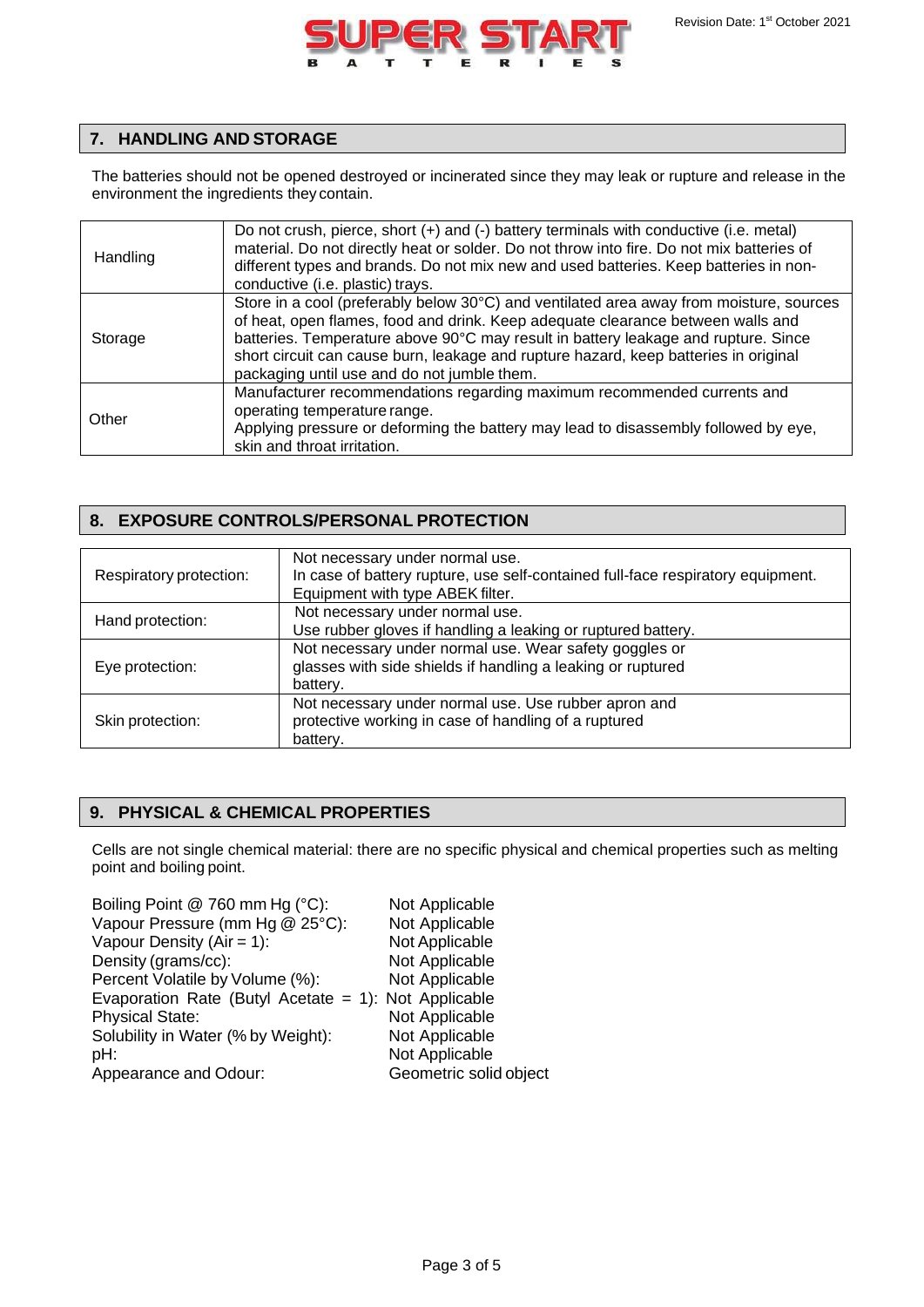

## **10. STABILITY AND REACTIVITY**

| Conditions to avoid                    | Heat above 90°C or incinerate. Deform, mutilate, crush, pierce, or disassemble.<br>Short circuit. Prolonged exposure to humid conditions.                                                                                  |
|----------------------------------------|----------------------------------------------------------------------------------------------------------------------------------------------------------------------------------------------------------------------------|
| Materials to avoid                     | N/A                                                                                                                                                                                                                        |
| Hazardous<br>decomposition<br>products | Corrosive/Irritant Hydrogen fluoride (HF) is produced in case of reaction of<br>lithium (LiPF <sub>6</sub> ) with water. Combustible vapors and formation of Hydrogen<br>fluoride (HF) and phosphorous oxides during fire. |

## **11. TOXILOGICAL INFORMATION**

The Li-ion batteries do not contain toxic materials

## **12. ECOLOGICAL INFORMATION**

When properly used or disposed, the Li-ion batteries do not present an environmental hazard.

## **13. DISPOSAL CONSIDERATIONS**

Dispose in accordance with applicable regulations which vary from country to country. (In more countries, the thrashing of used batteries is forbidden, and the end-users are invited to dispose them properly, eventually through not-for-profit organizations, mandated by local governments or organized on a voluntary basis by professionals).

Lithium-Ion batteries should have their terminals insulated and be preferably wrapped in plastic bags prior to disposal.

**Incineration:** Incineration should never be performed by battery users but eventually by trained professionals in authorized facilities with proper gas and fumes treatment.

### **14. TRANSPORT INFORMATION**

**UN Number:** 3480 **Proper Shipping name:** Lithium ion batteries **Hazard Classification:** 9 **Packaging Group:** II **EMS No:** F-A S-I **Marine pollutant:** No

The LiFePO4 batteries have been tested and fulfilled the requirements and conditions according to the requirements of the UN manual of tests and Criteria, 38.3 Lithium batteries, Revision 3, Amendment 1 or any subsequent revision;

Meets requirements of International Maritime Dangerous Goods (IMDG)-2014 Special Provision 188 to be transported as non-dangerous goods;

Meets the requirements of US Hazardous Materials Regulations (HMR), Part 49 CFR173.185 to be transported as non-dangerous goods for road, rail, air, and vessel;